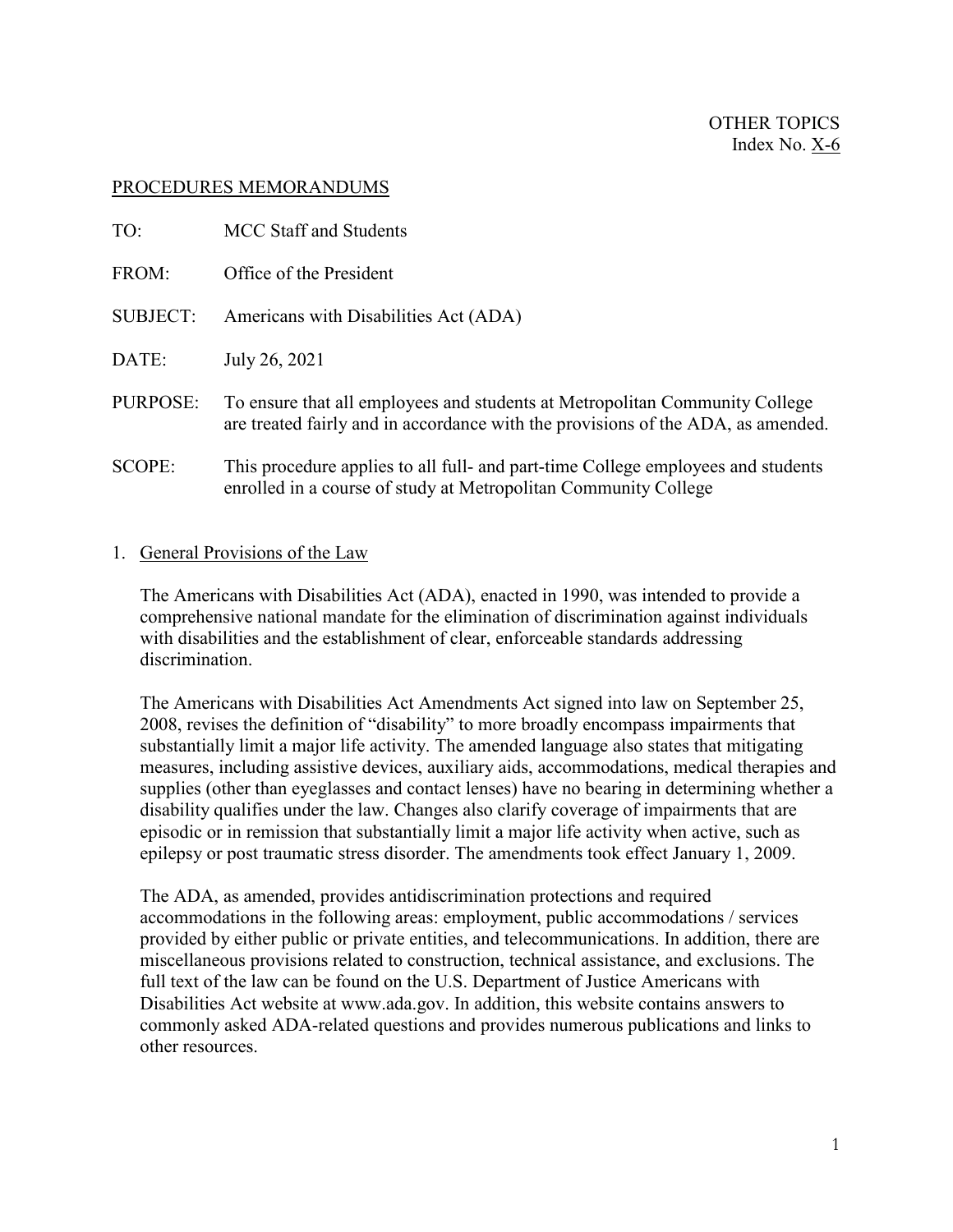# 2. Reasonable Accommodations for Employees and Applicants with a Disability

An employer must make "reasonable accommodations" to known physical or mental limitations of an otherwise qualified applicant or employee, unless the employer can demonstrate that the accommodation would impose an "undue hardship" on the covered business or activity. Also, an employer cannot refuse to consider for employment or deny any employment opportunity or benefit to a qualified person with a disability if the denial is based on the need to make reasonable accommodation.

When an accommodation is needed, a problem-solving approach is to be used to determine what accommodations are required. An employer should give consideration to the preferences of the individual when deciding on accommodations. However, the employer has the ultimate discretion to choose between effective accommodations, and may chose the least expensive accommodation or one that is easiest to provide.

Employees or applicants requesting an ADA-related accommodation should contact Human Resources (531/622-2420) for information.

### 3. Reasonable Accommodations for Students with a Disability

Any student with a documented disability is eligible to receive services from the College's Disability Support Services (DSS) administrative unit. The purpose of accommodations and modifications is to reduce or eliminate any disadvantages that may exist because of an individual's disability. The law does not require institutions to waive specific courses or academic requirements considered essential to a particular program or degree. Rather, the mandate is to modify existing requirements on a case-by-case basis in order to ensure that individuals are not discriminated against on the basis of their disability.

For contact information and details about services provided for students, visit the DSS website at www.mccneb.edu/dss/

### 4. Accessibility to College Programs and Services

The integration of individuals with disabilities into the mainstream of society is fundamental to the purposes of the ADA. Therefore, public entities must ensure that individuals with disabilities are not excluded from services, programs, and activities because buildings are inaccessible. Although many of the College's facilities are accessible, an institution such as Metropolitan Community College does not necessarily have to make each of its existing facilities accessible. Rather, program accessibility may be provided by a number of methods including alteration of existing facilities, acquisition or construction of additional facilities, relocation of a service or program to an accessible facility, or provision of services at alternate accessible sites.

Public entities are not required to take any action that would result in a fundamental alteration in the nature of the service, program or activity, or create undue financial and administrative burdens. However, public entities must take other action, if available, that